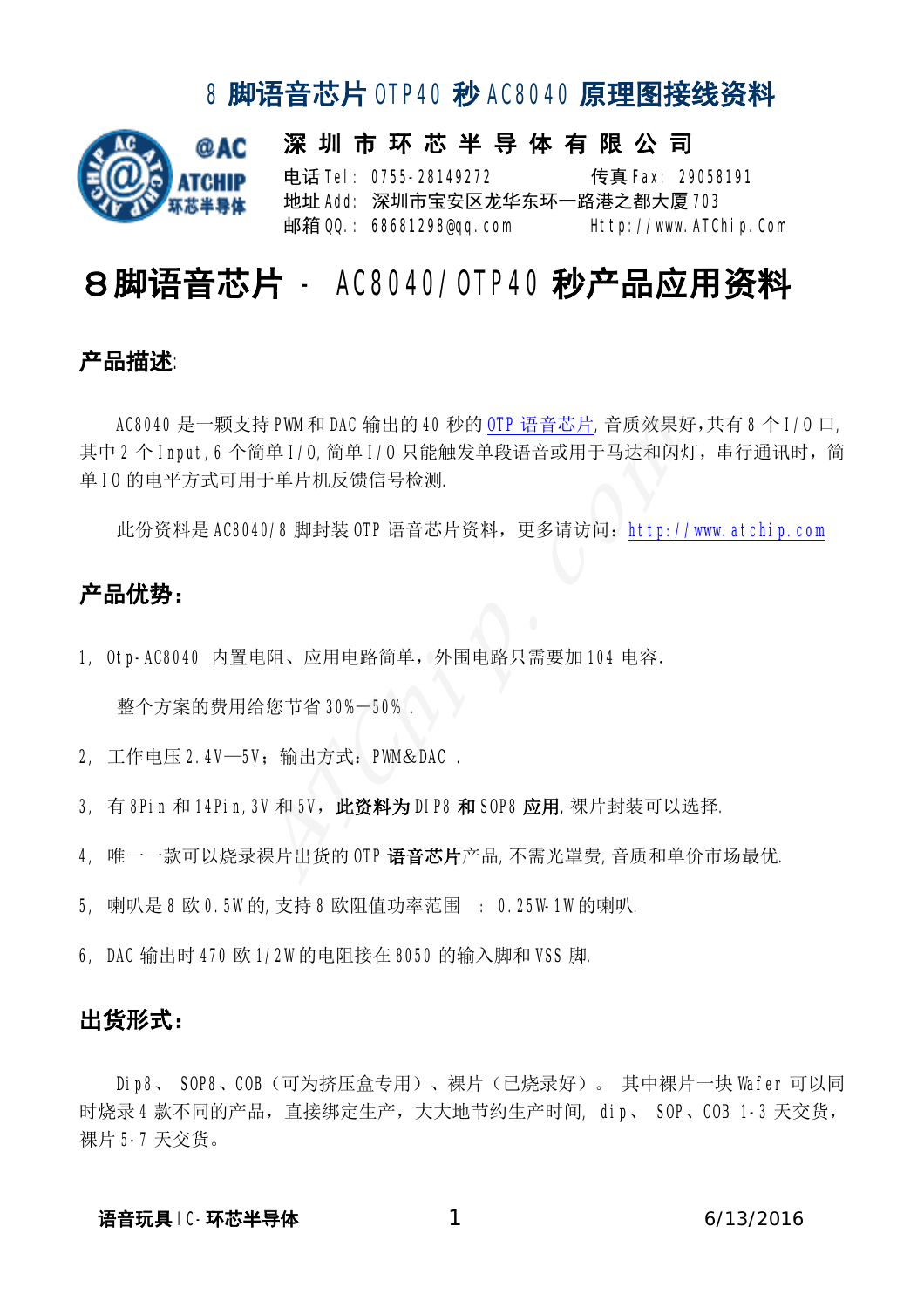

# <sup>u</sup> **8** 脚语音芯片 **OTP40** 秒 **AC8040 /4.5 V** 供电按键模式 接线图 **PWM** 直推喇叭

**AC8040 8Pin / 4.5V Stand-alone Mode PWM** 

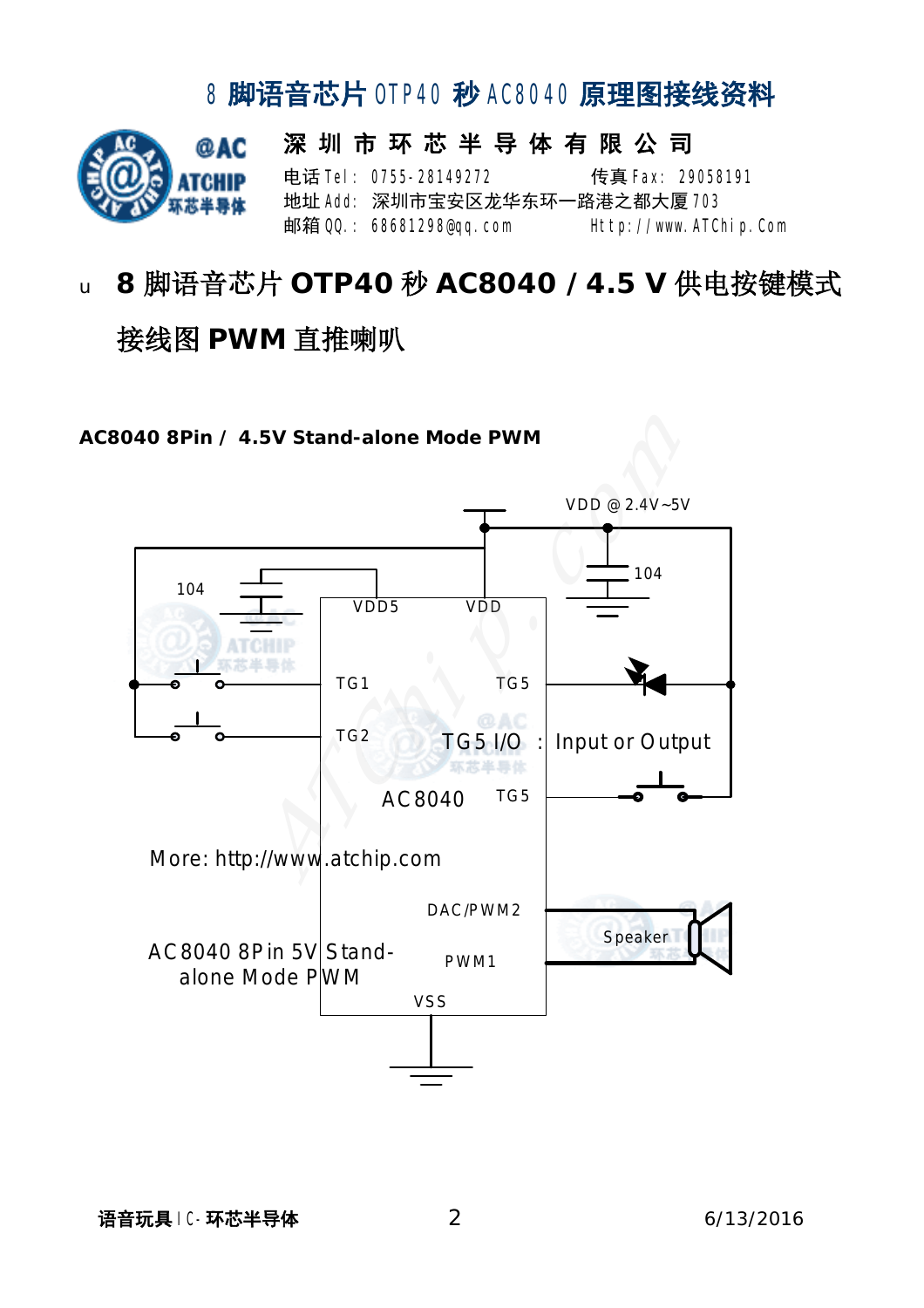

# u **8** 脚语音芯片 **OTP40** 秒 **AC8040 /4.5 V** 供电按键模式 接线图 **DAC** 三极管**/**供放**/**推喇叭

**AC8040 8Pin / 4.5V Stand-alone Mode DAC** 

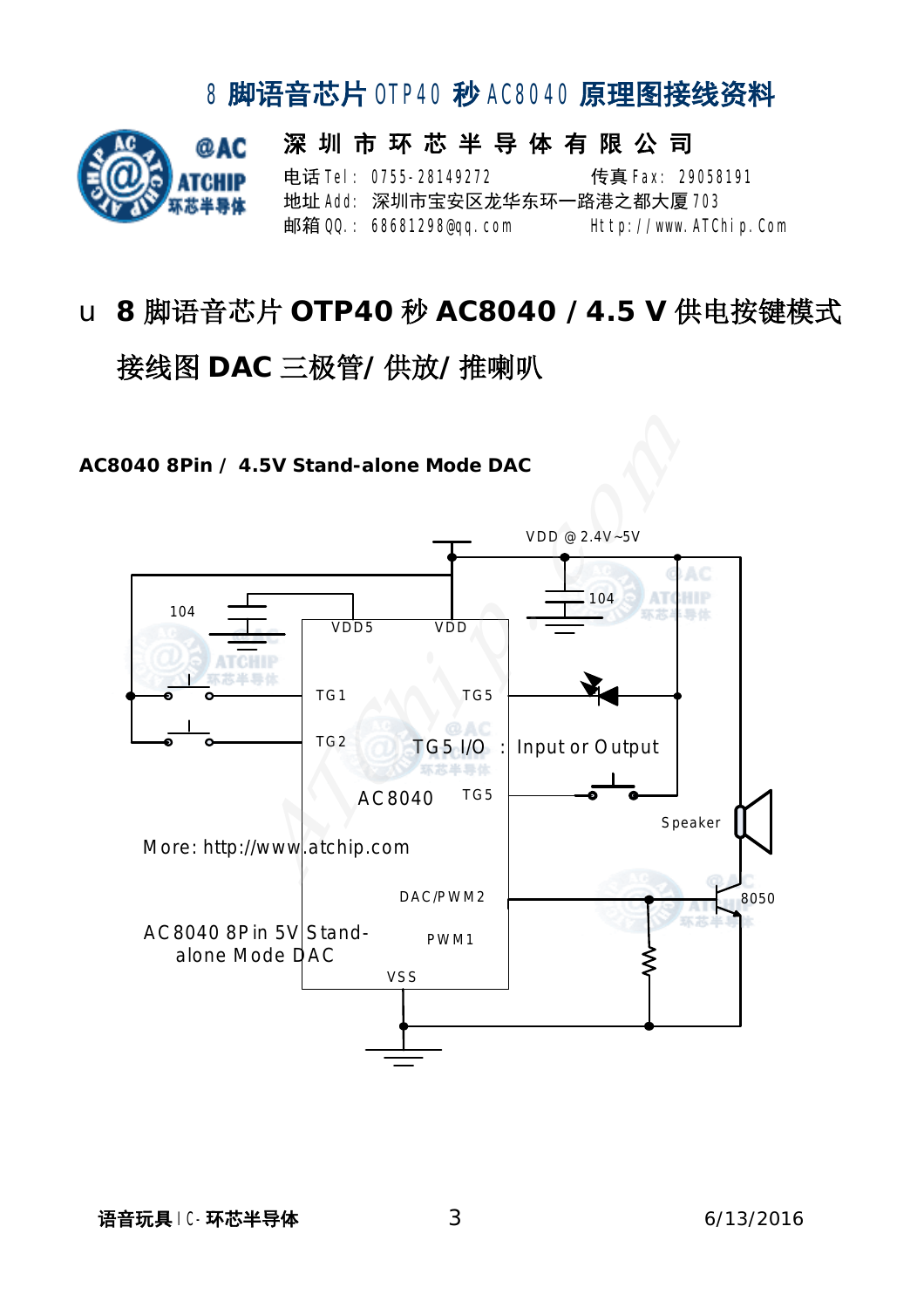

#### u **8** 脚语音芯片 **OTP40** 秒 **AC8040 / PWM** 直推喇叭 串

#### 行通讯模式 接线原理图

 **8** 脚 **DIP8** 和 **sop8** 封装 **tg5** 做反馈 **Busy High** 接线图见第 **8** 页

**AC8040 / 4.5V Serial Mode PWM** 

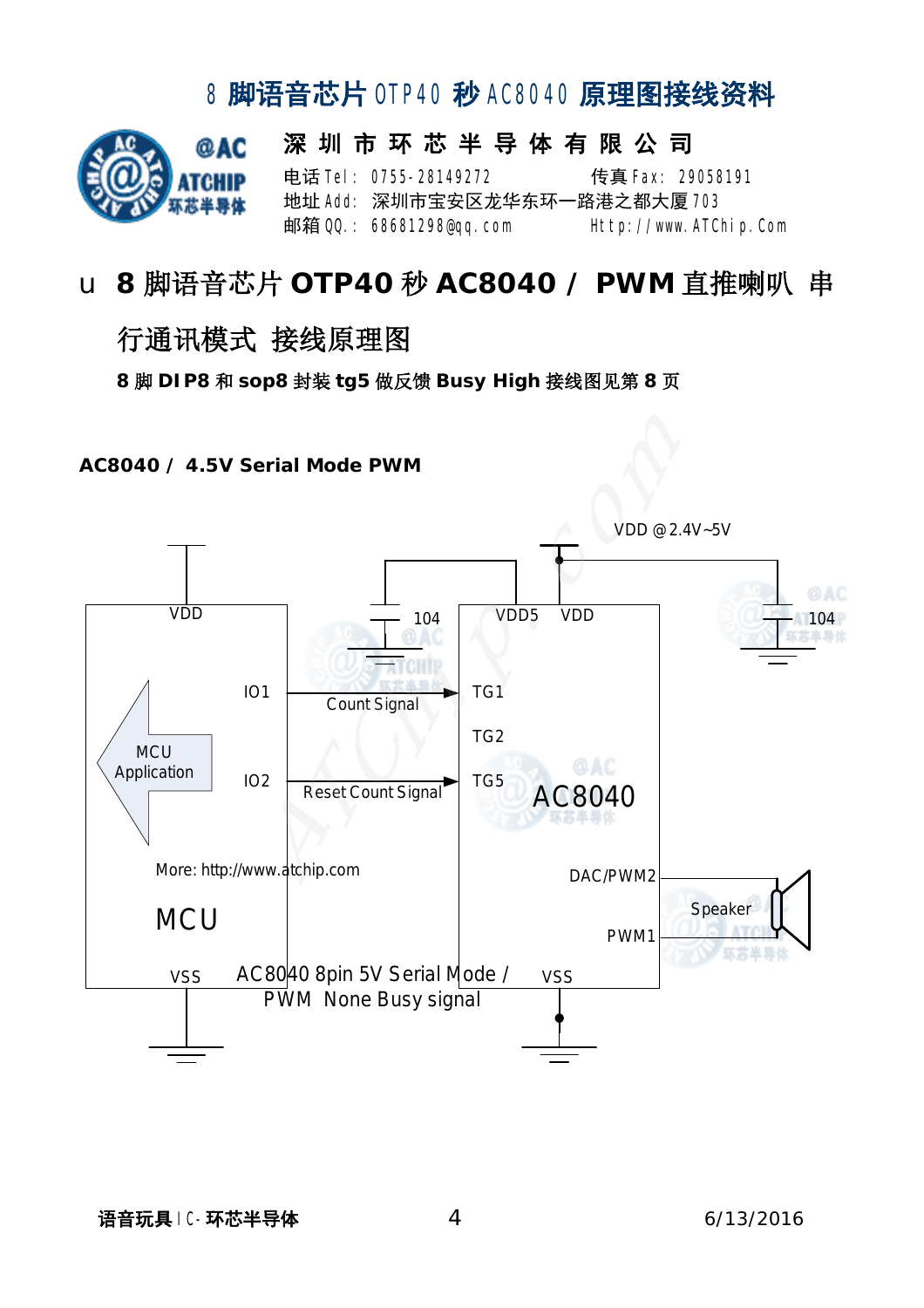

# u **8** 脚语音芯片 **OTP40** 秒 **AC8040 / DAC** 三极管**/**供放

### 推喇叭 串行通讯模式 接线原理资料 **8** 脚 **DIP8** 和 **sop8** 封装 **tg5** 做反馈 **Busy High** 接线图见第 **9** 页

#### **AC8040 / 4.5V Serial Mode DAC**



语音玩具 IC-环芯半导体 56/13/2016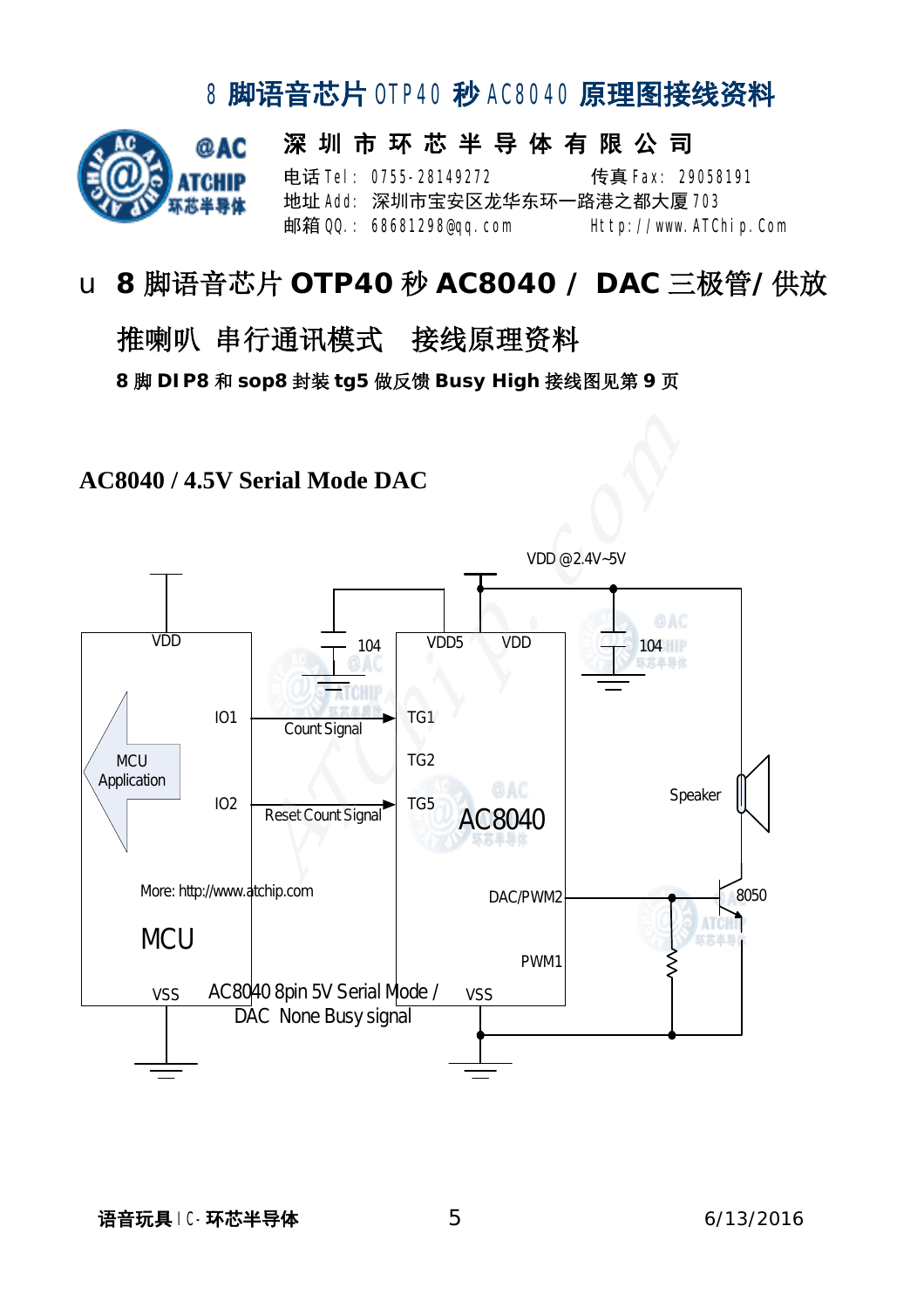

深 圳 市 环 芯 半 导 体 有 限 公 司 电话 **Tel: 0755-28149272** 传真 Fax: 29058191 地址 Add: 深圳市宝安区龙华东环一路港之都大厦 703 邮箱 QQ.: 68681298@qq.com Http://www.ATChip.Com

#### u **AC8040** 封装形式 **DIP8 / SOP8**

**3V** 供电接线图见第 **11** 页

#### **AC8040 – DIP8/SOP8** 最常用最常见的硬封装形式:



直插八脚 DIP8 封装和 贴片八脚 SOP8 封装

| PIN            | <b>NAME</b>      |
|----------------|------------------|
|                | TG <sub>2</sub>  |
| $\overline{2}$ | TG1              |
| 3              | TG5              |
| 4              | <b>VSS</b>       |
| 5              | PWM2/DAC         |
| 6              | PWM1             |
| 7              | <b>VDD</b>       |
| Զ              | VDD <sub>5</sub> |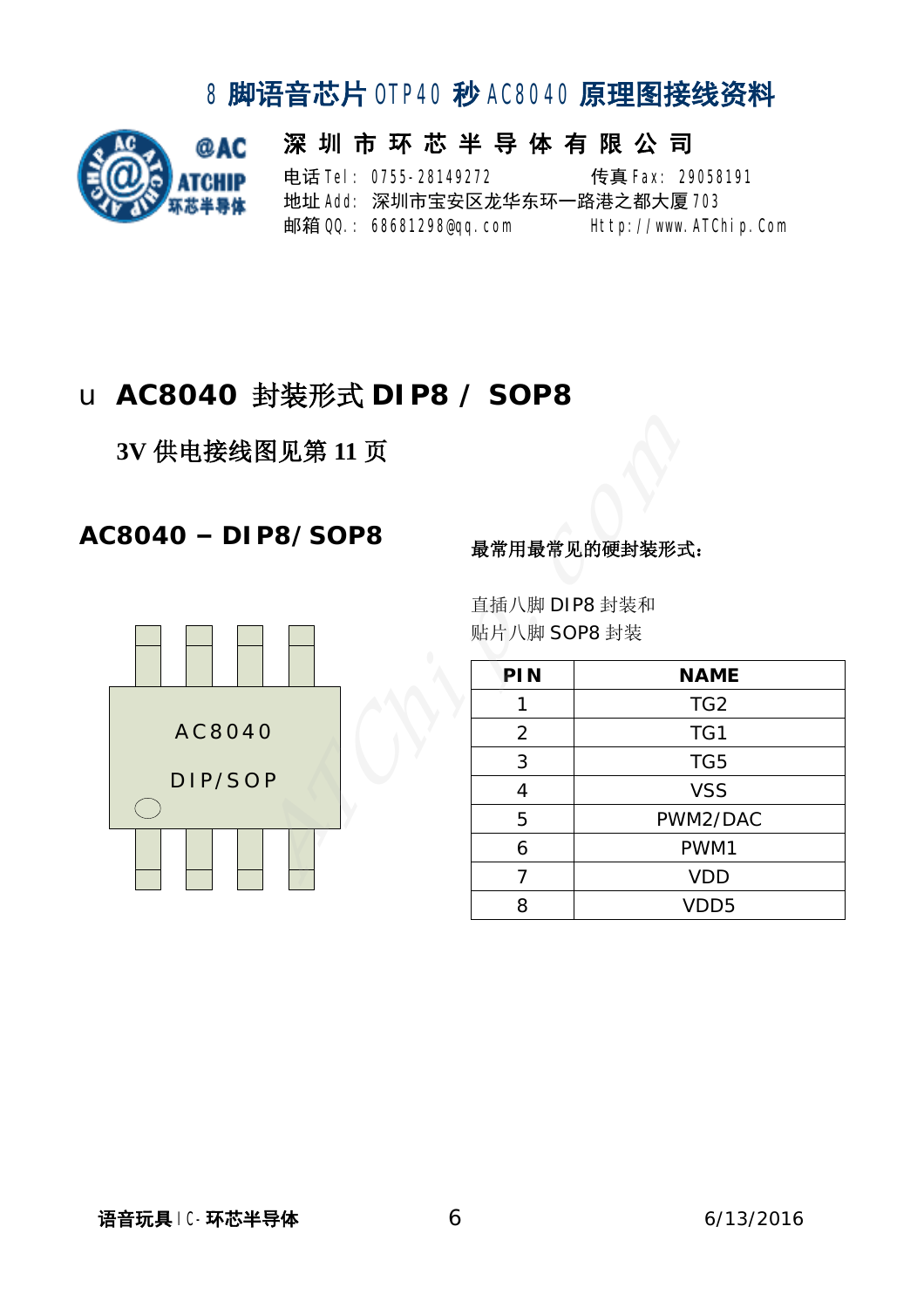

深 圳 市 环 芯 半 导 体 有 限 公 司 电话 **Tel: 0755-28149272** 传真 Fax: 29058191 地址 Add: 深圳市宝安区龙华东环一路港之都大厦 708 邮箱 QQ.: 68681298@qq.com Http://www.ATChip.Com

#### u **AC8040\_OTP40S** 串行通讯应用说明

TG5 复位信号 脉冲宽度范围 1-2ms,建议值 2ms

TG1 触发信号 脉冲宽度范围 50-100us 建议值为 80us

TG5 给完复位信号后,等待时间 1ms,TG1 再给触发信号



触发一次一个声音,mcu 高电平发出几个脉冲识别第几个声音,但在每次发出脉冲之前,必 须个给 otp 复位

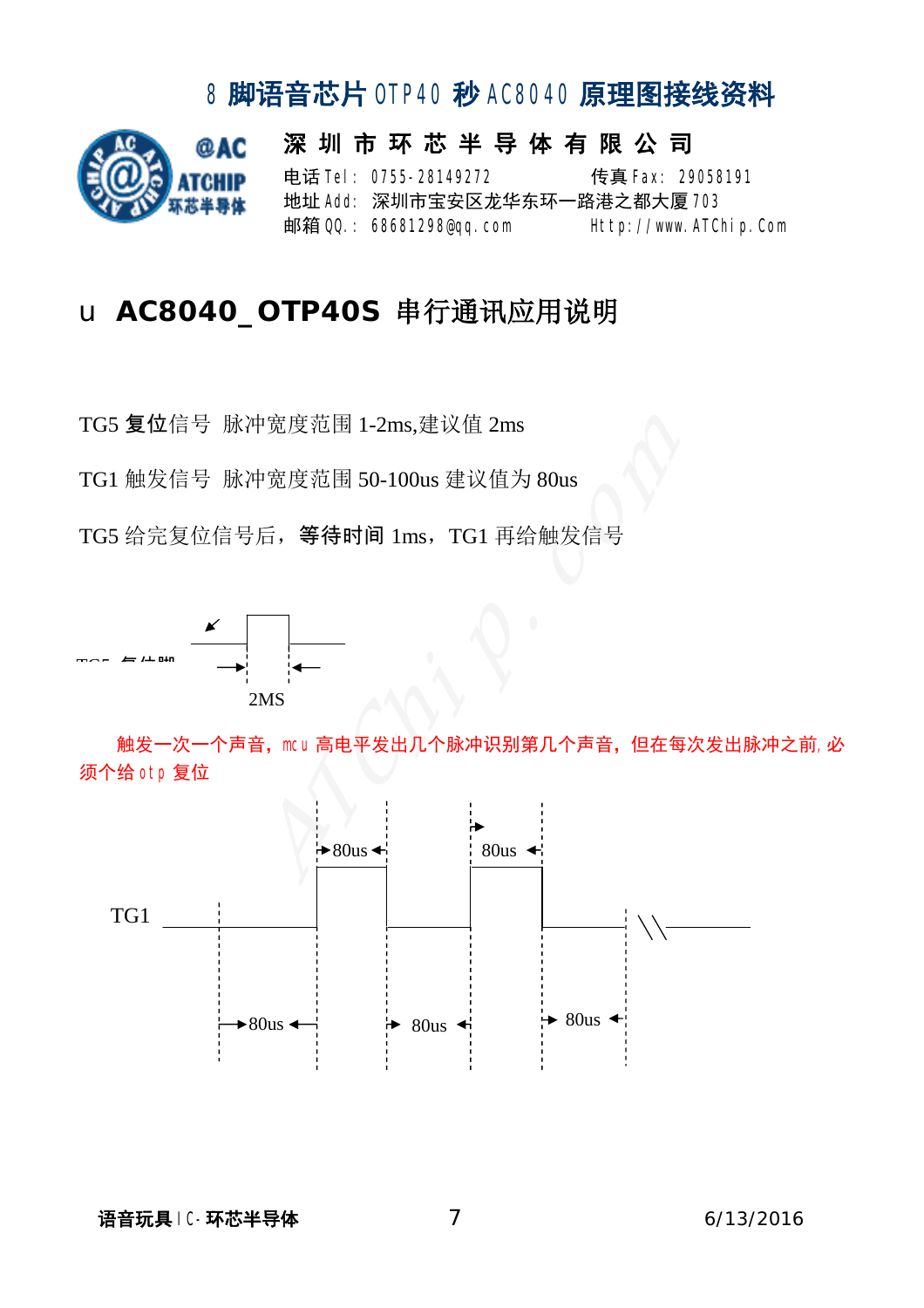# @AC

#### 深 圳 市 环 芯 半 导 体 有 限 公 司 电话 **Tel: 0755-28149272** 传真 **Fax: 29058191** 地址 Add: 深圳市宝安区龙华东环一路港之都大厦 703 邮箱 QQ: 68681298@qq.com Http://www.ATChip.Com

# u **8** 脚语音芯片 **OTP40** 秒 **AC8040/8** 脚封装 **PWM** 直推 喇叭接线图**(TG5** 反馈**)**

8 脚语音芯片 OTP40 秒 AC8040 原理图接线资料

DIP8 和 SOP8 无需反馈信号时(TG5 做复位脚),请查看第 4 页和第 5 页.



**AC8040 / 8Pin 4.5V Serial Mode PWM**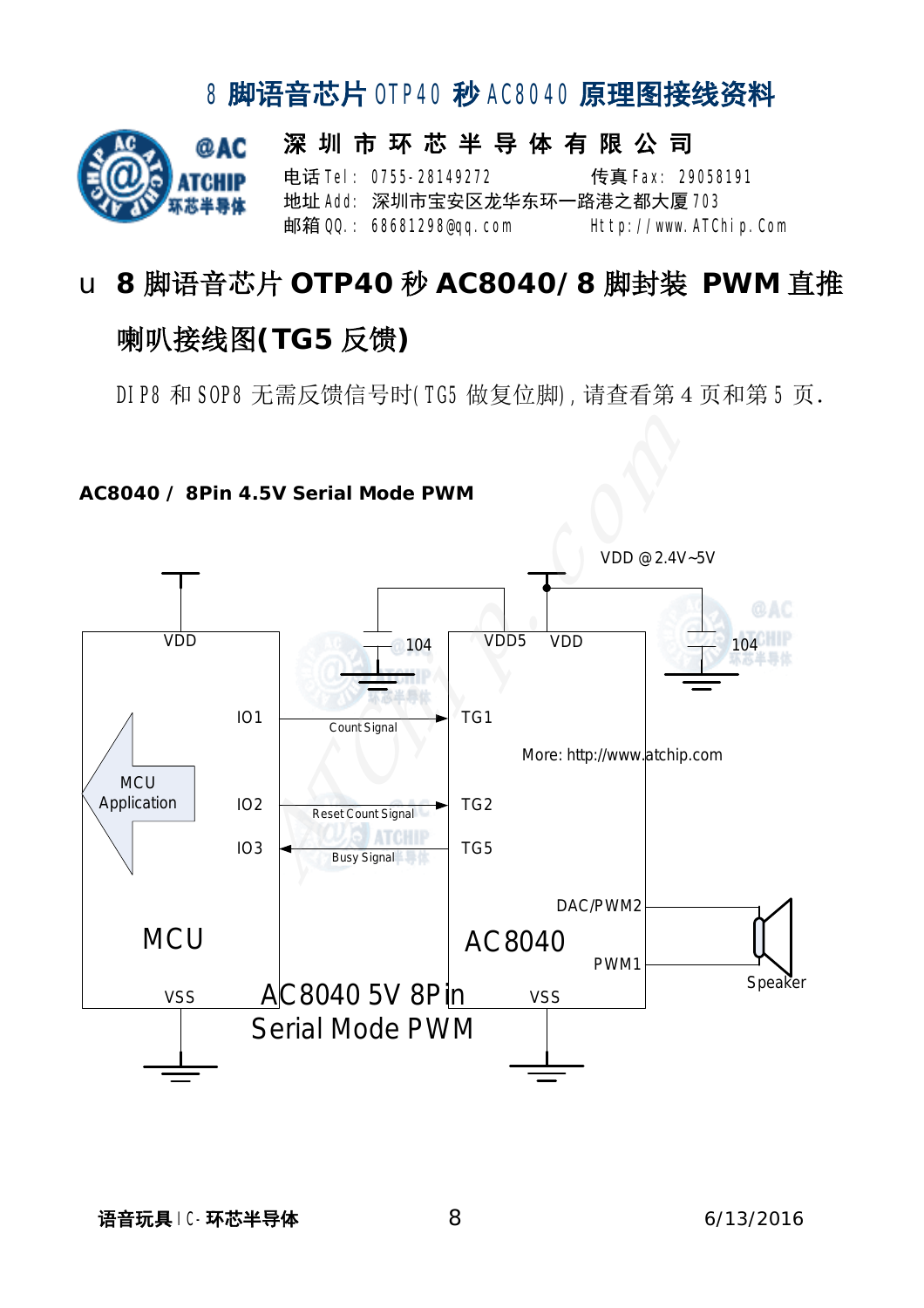

# u **8** 脚语音芯片 **OTP40** 秒 **AC8040/8** 脚封装 三极管**/**供 放 接线图**(TG5** 反馈**)**

#### **AC8040 / 8Pin 4.5V Serial Mode DAC**



语音玩具 IC-环芯半导体 9 6/13/2016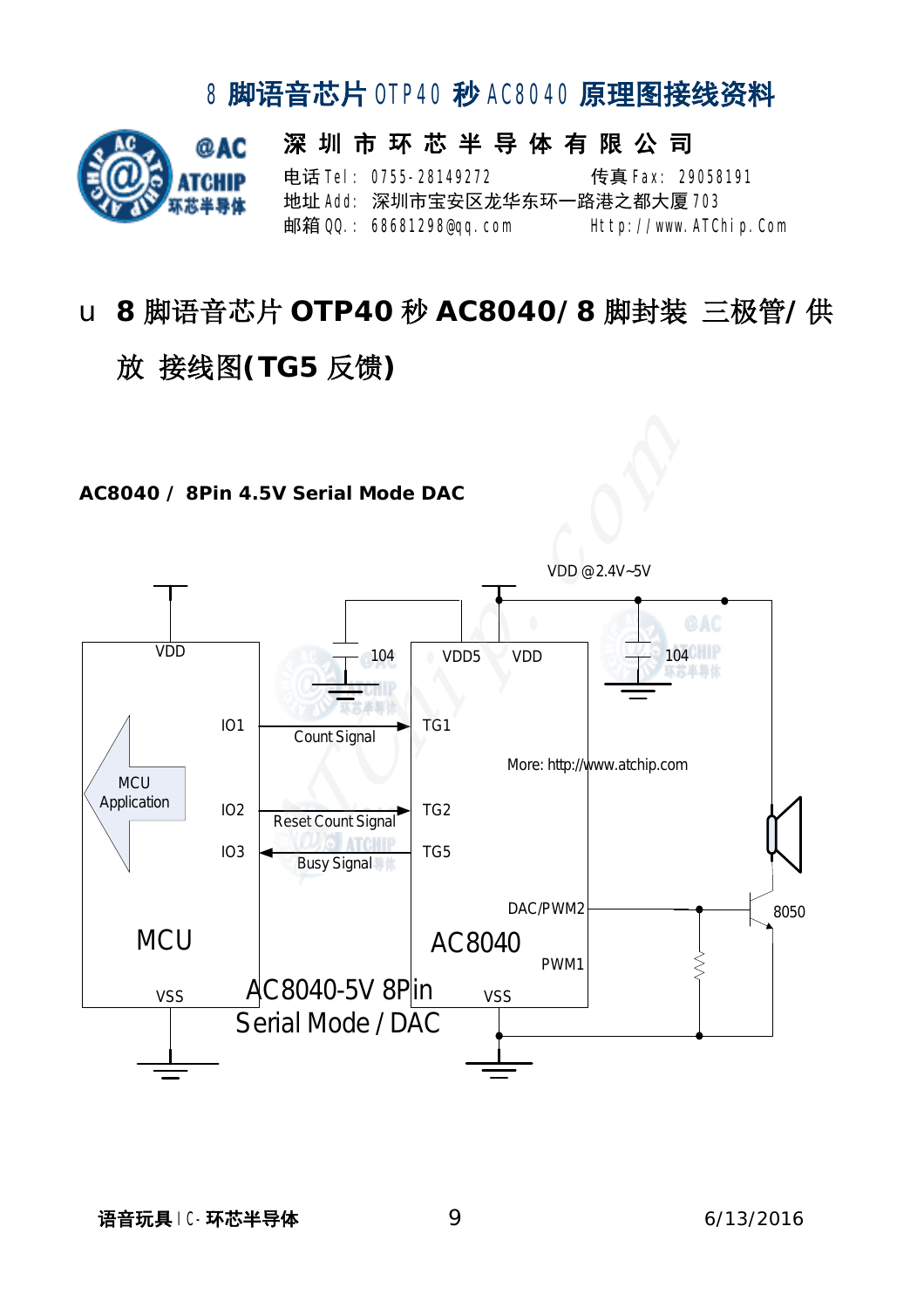

# u **8** 脚语音芯片 **OTP40** 秒 **AC8040 / 3 V** 和 **5V** 供电接线 方法和差异比较

#### **AC8040 8Pin / 3V Vs 5V Comparison**